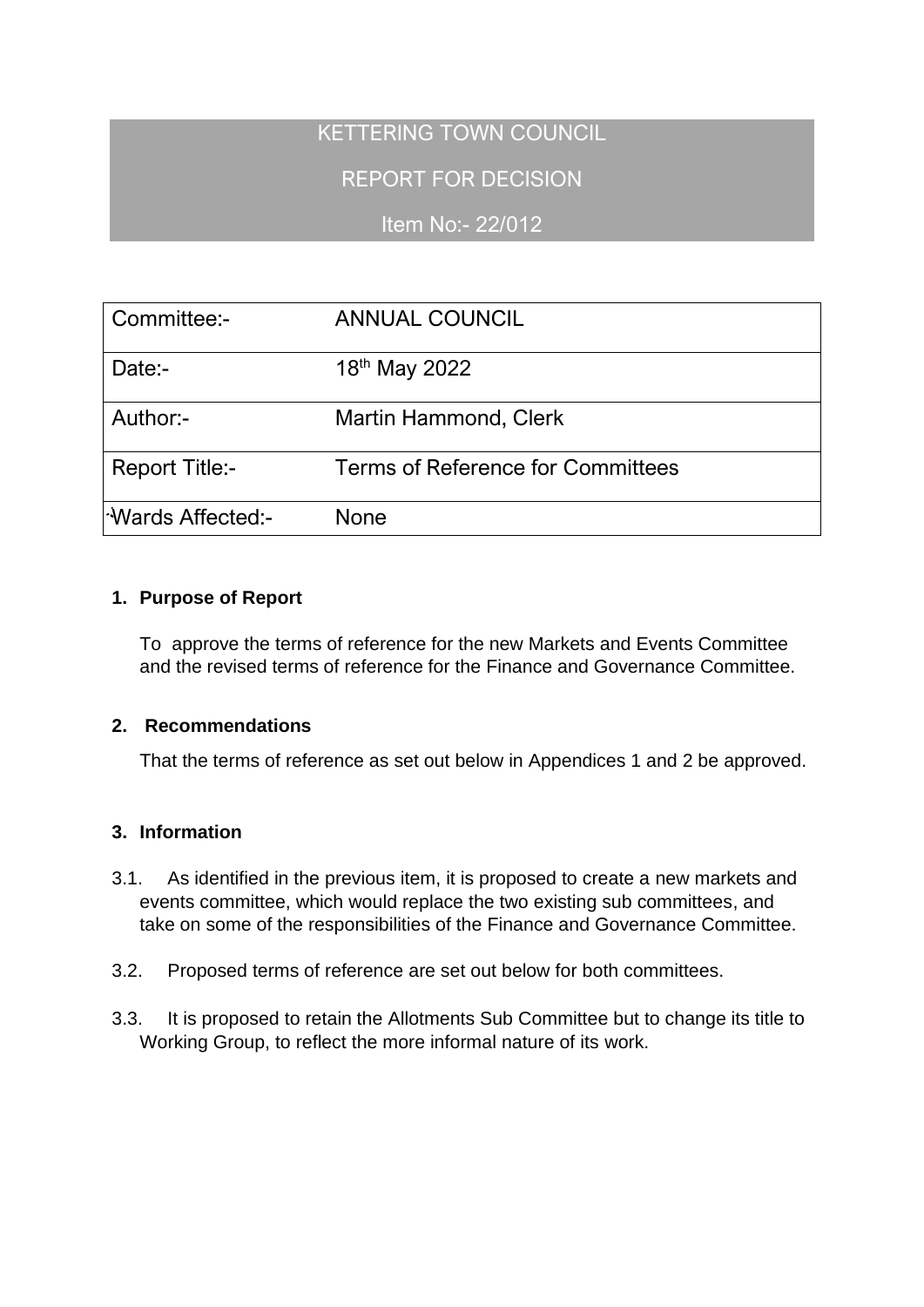#### **APPENDIX ONE KETTERING TOWN COUNCIL**

### Markets and Events Committee Term of Reference

- 1. The Market and Events Committee is appointed by and solely responsible to Kettering Town Council.
- 2. The Committee's duties, as set out in these terms of reference, are defined and agreed by Full Council, which may vote, at any time, to modify, remove or increase the Committee's remit.
- 3. Meetings are to be held as and when required or in accordance with the agreed calendar of meetings. Meetings dates may only be changed with the agreement of the chair and more than half of the membership of the committee.
- 4. Membership: The Committee will consist of no fewer than seven councillors. All members of the Committee are expected to represent the interests of the whole Council area. The Chairman will be elected at the first meeting of the committee each municipal year. Any elected member can preside, by agreement, in the Chair's absence. A quorum will be three elected members. Each political group on the council may appoint one substitute each. All other members of the Council have the right to attend the meeting and make representations on the matters being discussed within the Public Forum.
- 5. Record of Proceedings: The Committee will meet as required to fulfil the responsibilities below. Written minutes will be taken to record the Committee's decisions and will be received at the next full Council meeting. The Clerk will be responsible for arranging the recording and distribution of the minutes.
- 6. Responsibilities: The committee has delegated authority from the Council to work with the Clerk and Deputy Clerk, as appropriate, to fulfil the following responsibilities, in line with the corporate plan and budget and any other framework required in law or that the Council puts in place:
	- a) To determine the rules and regulations of the general and collectors markets in Kettering Town Centre, consistent with the market charter.
	- b) To determine charging policies for the markets and to incur expenditure on the markets or on market equipment, within the confines of the annual budget(s).
	- c) To determine a programme of events each year, and, within the confines of the budget and council policy, to authorise expenditure on the provision of events throughout the year.
	- d) To authorise ad hoc events where these can be met within the budget
	- e) To determine marketing and promotional work in conjunction with events and the market
	- f) To oversee and determine policy on marketing, communications and promotional work across all of the Council's functions
	- To conduct consultations on the Council's behalf where necessary or desirable, except those relating to neighbourhood planning or the annual budget and corporate plan (*these are the responsibilities of other bodies).*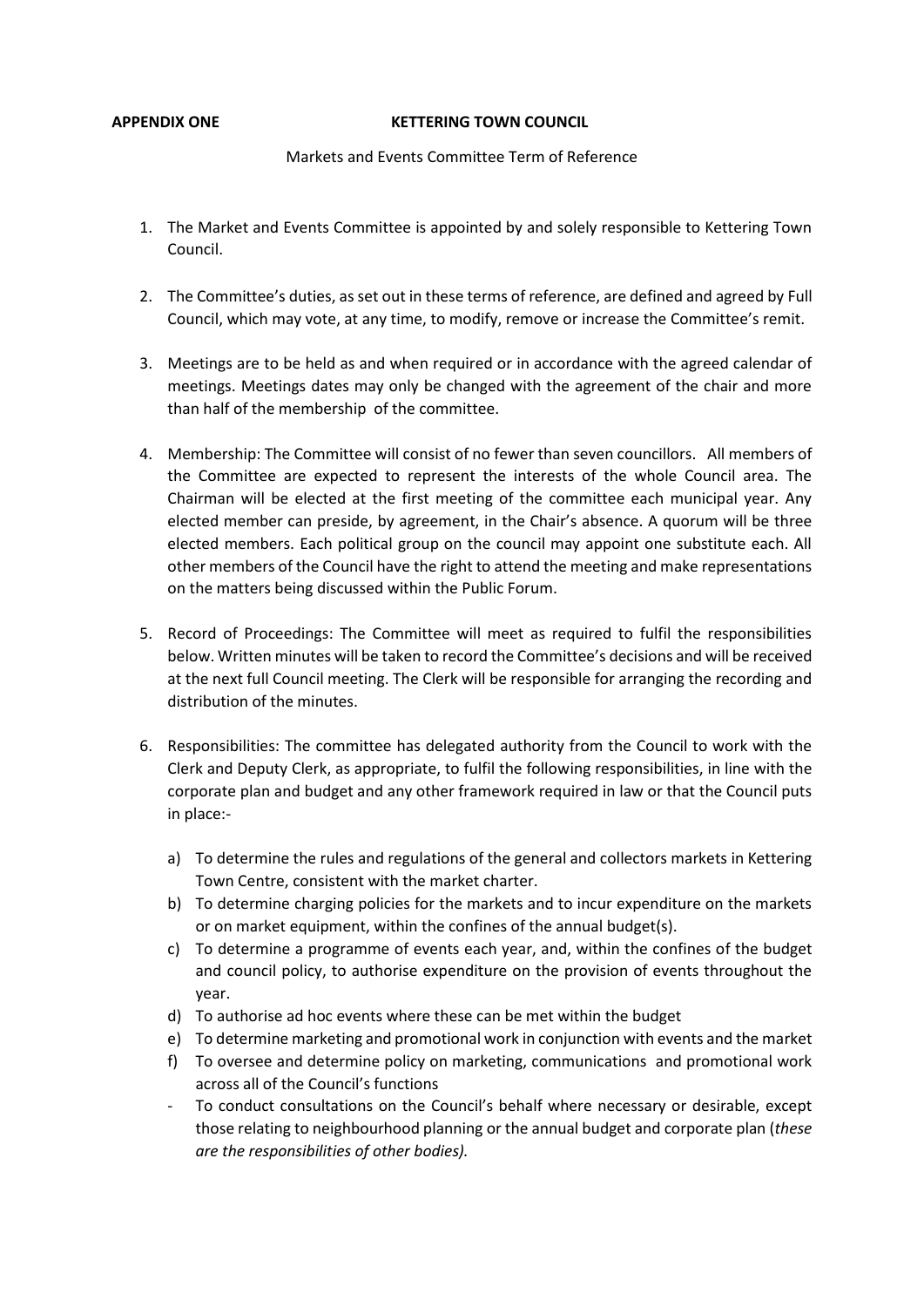#### **APPENDIX TWO KETTERING TOWN COUNCIL**

### Finance and Governance Committee Term of Reference

- 1. The Finance and Governance Committee is appointed by and solely responsible to Kettering Town Council.
- 2. The Committee's duties, as set out in these terms of reference, are defined and agreed by Full Council, which may vote, at any time, to modify, remove or increase the Committee's remit.
- 3. Meetings are to be held as and when required or in accordance with the agreed calendar of meetings. Meetings dates may only be changed with the agreement of the chair and more than half of the membership of the committee.
- 4. Membership: The Committee will consist of no fewer than seven councillors. All members of the Committee are expected to represent the interests of the whole Council area. The Chairman will be elected at the first meeting of the committee each municipal year. Any elected member can preside, by agreement, in the Chair's absence. A quorum will be three elected members. Each political group on the council may appoint one substitute each. All other members of the Council have the right to attend the meeting and make representations on the matters being discussed within the Public Forum.
- 5. Record of Proceedings: The Committee will meet as required to fulfil the responsibilities below. Written minutes will be taken to record the Committee's decisions and will be received at the next full Council meeting. The Clerk will be responsible for arranging the recording and distribution of the minutes.
- 6. Responsibilities: The committee has delegated authority from the Council to work with the Responsible Financial Officer and Clerk, as appropriate, to fulfil the following responsibilities, in line with Financial Regulations and any other framework that is required in law or that the Council puts in place:
	- a. Making annual estimates of expenditure and income to inform budget recommendations to the full Council
	- b. Monitoring the Council's approved budget against actual expenditure throughout the year and performing reconciliations as required by Financial Regulations
	- c. Recommending to full Council the amount of the annual precept demand
	- d. Ensuring that appropriate risk management, including due maintenance, of the Council's properties and their leases or hires etc., takes place. Developing and monitoring the Council's Risk Management Strategy
	- e. Reviewing the Council's insurance of its property and liabilities, at least annually, and making connected recommendations as required
	- f. Ensuring a suitable framework for tendering and purchasing arrangements is set in Financial Regulations and adhered to.
	- g. Approving payments for supplies and services.
	- h. Reviewing internal audit arrangements and making recommendations to full Council on appointing an independent Internal Auditor; ensuring the Council is prepared for and cooperative with an audit regime